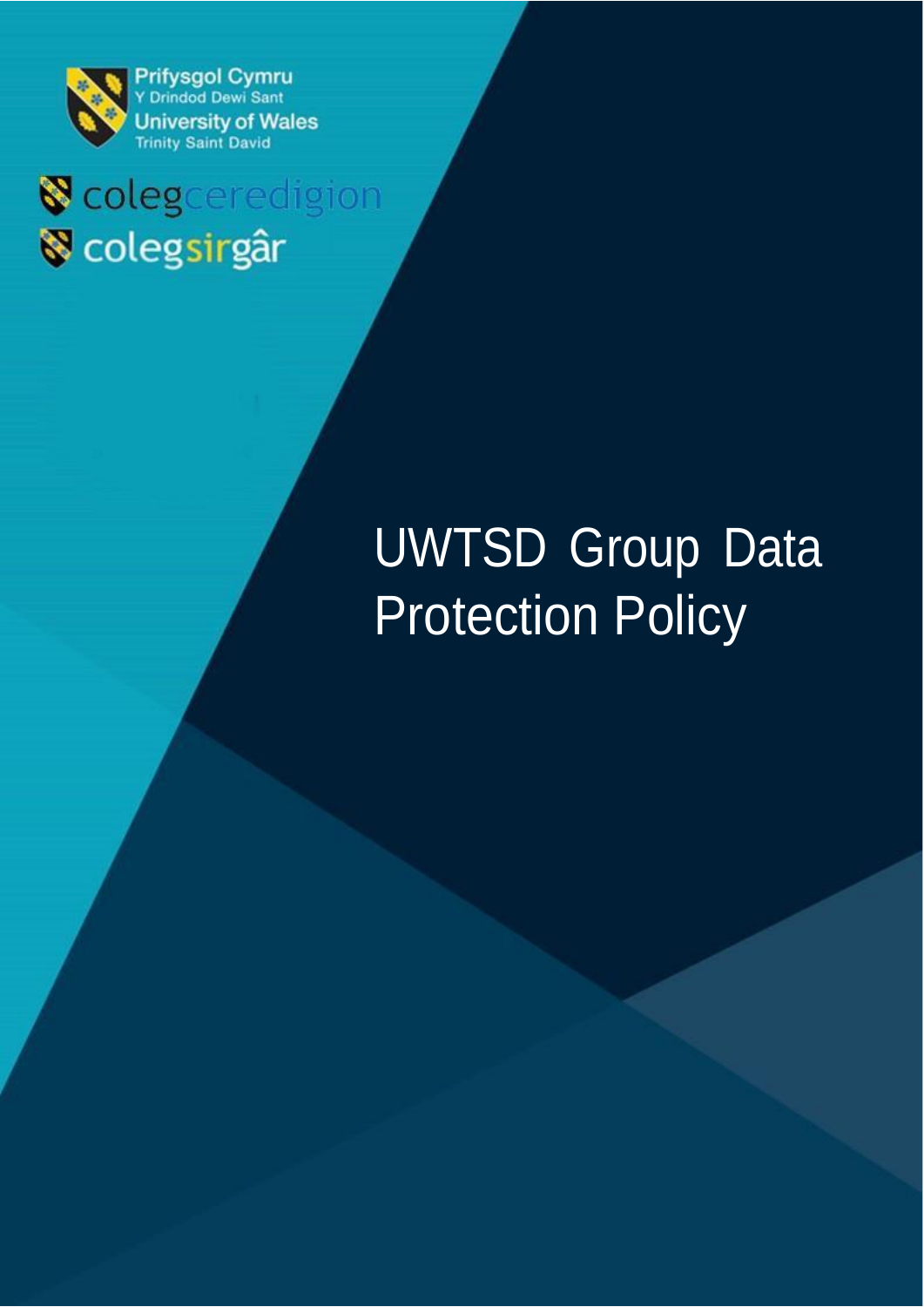|     | Contents |  |
|-----|----------|--|
| 1.  |          |  |
| 2.  |          |  |
| 3.  |          |  |
| 4.  |          |  |
| 5.  |          |  |
| 6.  |          |  |
| 7.  |          |  |
| 8.  |          |  |
| 9.  |          |  |
| 10. |          |  |
| 11. |          |  |
| 12. |          |  |
| 13. |          |  |
| 14. |          |  |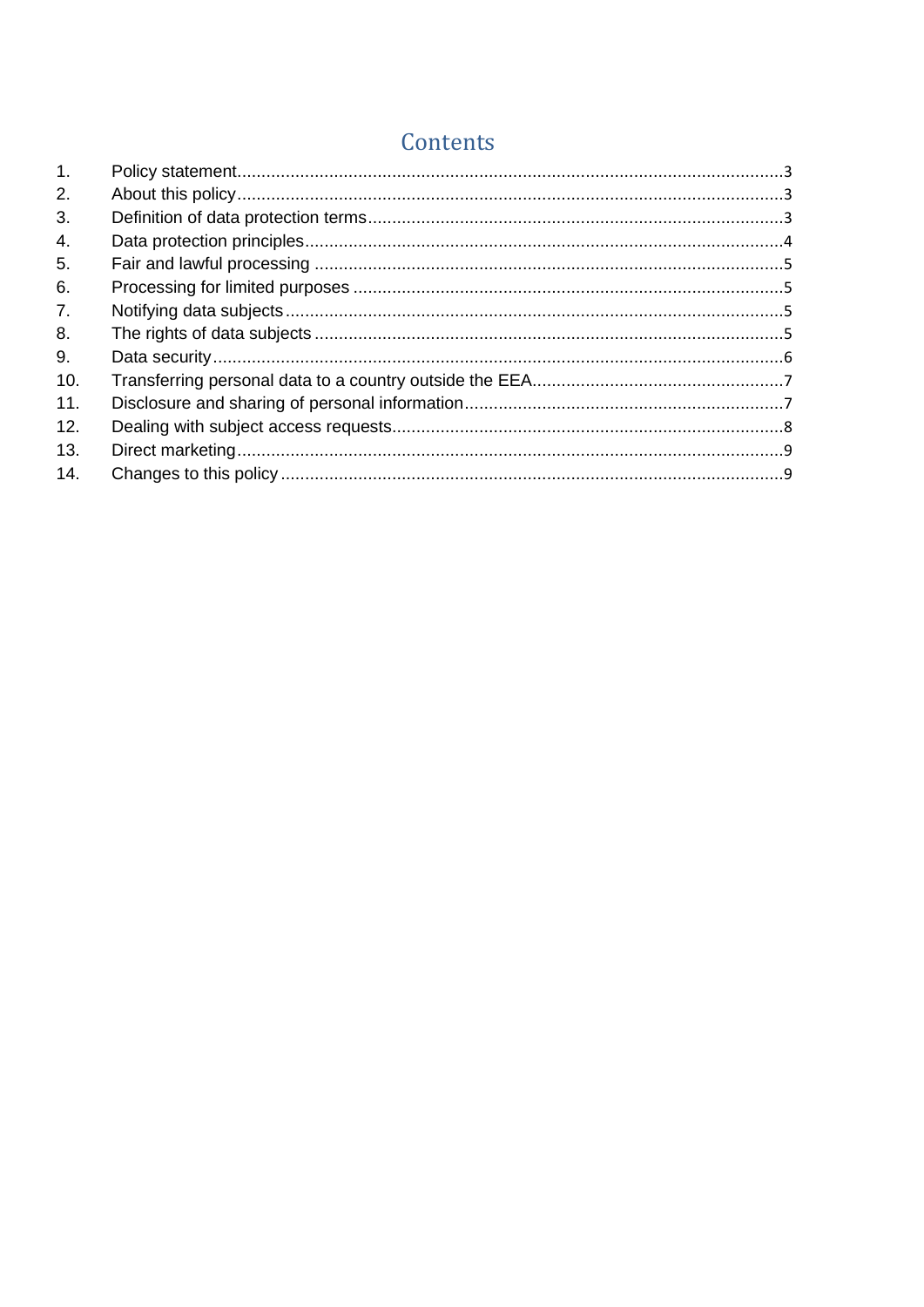#### <span id="page-2-0"></span>1. Policy statement

Everyone has rights with regard to the way in which their personal data is handled. During the course of its activities the UWTSD Group will collect, store and process personal data about its staff, students, suppliers and other third parties, and we recognise that the correct and lawful treatment of this data will maintain confidence in the organisation.

Data users are obliged to comply with this policy when processing personal data on its behalf. Any breach of this policy may result in disciplinary action.

### <span id="page-2-1"></span>2. About this policy

The types of personal data that the UWTSD Group may be required to handle include, inter alia, information about current, past and prospective students and staff and others that we communicate with. The personal data, which may be held on paperor on a computer or other media, is subject to certain legal safeguards specified in the Data Protection Act 2018 ("the Act") as amended and the General Data Protection Regulation 2018 ("EU GDPR") see beneath.

The EU GDPR is the law that sets out the requirements for the protection of personal data within the EU. Following the UK's departure from the EU, from the 1<sup>st</sup> January 2021, the requirements of the EU GDPR were adopted into UK laws, creating the 'UK GDPR'. The EU GDPR will remain relevant to data collected and processed prior to the 31st December 2020 and to the data of EU residents from there on in. Data of UK residents, collected after the 1<sup>st</sup> January 2021 will be subject to the UK GDPR. As both the EU and UK versions of the GDPR are currently aligned, statements that refer to the 'GDPR' will serve to cover both regimes.

This policy and any other documents referred to in it sets out the basis on which we will process any personal data we collect from data subjects, or that is provided to us by data subjects or other sources.

This policy does not form part of any employee's contract of employment and may be amended at any time as required under the law.

This policy has been approved and it sets out rules on data protection and the legal conditions that must be satisfied when we obtain, handle, process, transfer and store personal data.

The UWTSD Group Data Protection Officer is responsible for ensuring compliance with the Act and with this policy. That post is currently held by Paul Osborne [foi@uwtsd.ac.uk](mailto:foi@uwtsd.ac.uk) . Any questions about the operation of this policy or any concerns that the policy has not been followed should be referred in the first instance to the UWTSD Group Data Protection Officer.

### <span id="page-2-2"></span>3. Definition of data protection terms

**Consent**: agreement which must be freely given, specific, informed and be an unambiguous indication of the Data Subject's wishes by which they, by a statement or by a clear positive action, signify agreement to the Processing of Personal Data relating to them.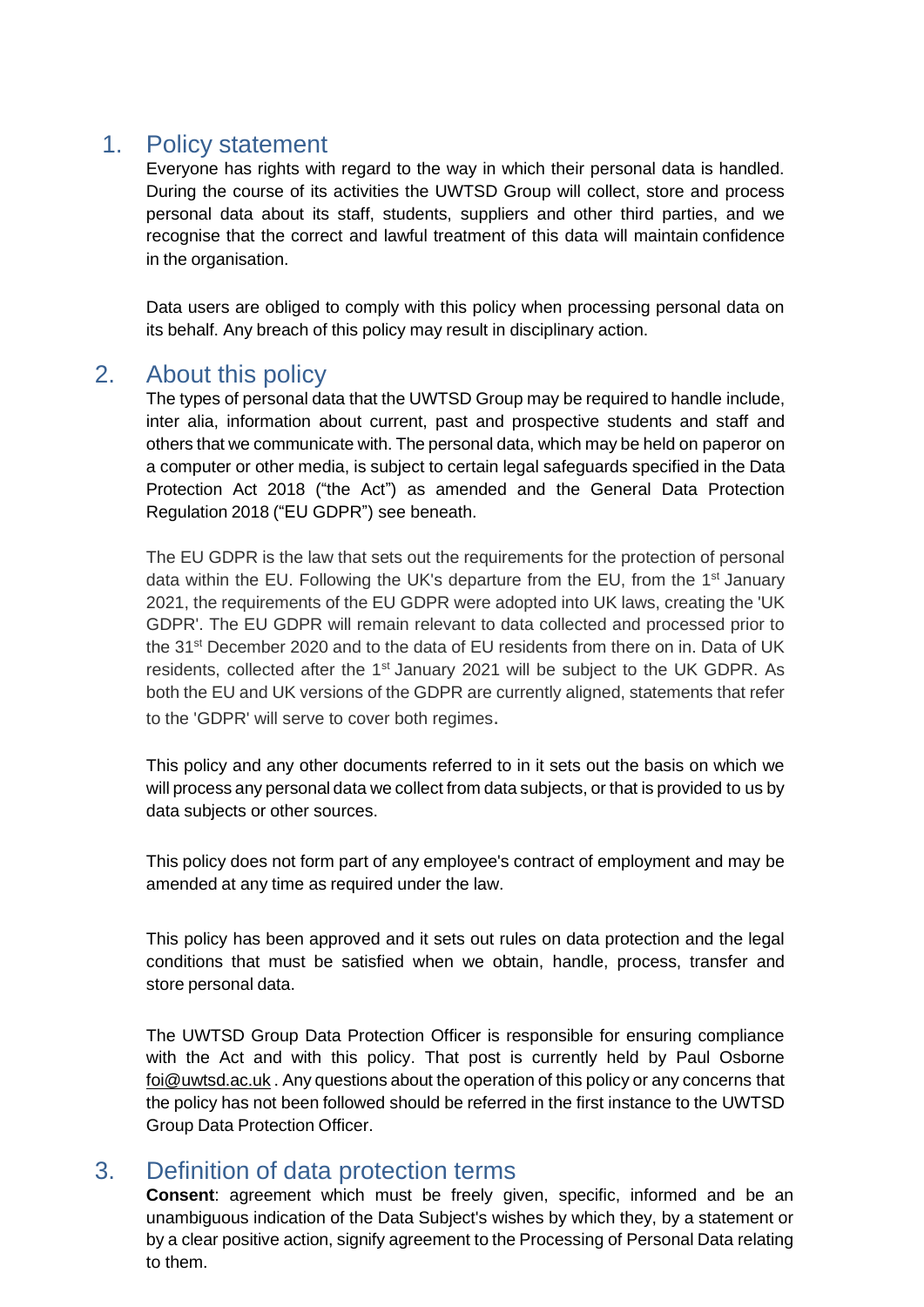**Data** is information which is stored electronically, on a computer, or in certain paperbased filing systems.

**Data Subjects** for the purpose of this policy include all living individuals about whom we hold personal data. A data subject need not be a UK national or resident. All data subjects have legal rights in relation to their personal information.

**Personal Data** means data relating to a living individual who can be identified from that data (or from that data and other information in our possession). Personal data can be factual (for example, a name, address or date of birth) or it can be an opinion about that person, their actions and behaviour.

**Data Controllers** are the people who or organisations which determine the purposes for which, and the manner in which, any personal data is processed. They are responsible for establishing practices and policies in line with the Act. The UWTSD Group Data Protection Officer is the data controller of all personal data used in our business for our own commercial purposes.

**Data Users** are those of our employees whose work involves processing personal data. Data users must protect the data they handle in accordance with this data protection policy and any applicable data security procedures at all times.

**Data Processors** include any person or organisation that is not a data user that processes personal data on our behalf and on our instructions. Employees of data controllers are excluded from this definition but it could include suppliers which handle personal data on the University's behalf.

**Personal Data Breach**: any act or omission that compromises the security, confidentiality, integrity or availability of Personal Data or the physical, technical, administrative or organisational safeguards that we or our third-party service providers put in place to protect it. The loss, or unauthorised access, disclosure or acquisition, of Personal Data is a Personal Data Breach.

**Processing** is any activity that involves use of the data. It includes obtaining, recording or holding the data, or carrying out any operation or set of operations on the data including organising, amending, retrieving, using, disclosing, erasing or destroying it. Processing also includes transferring personal data to third parties.

**Special Category Data** includes information about a person's racial or ethnic origin, political opinions, religious or similar beliefs, trade union membership, physical or mental health or condition or sexual life, or about the commission of, or proceedings for, any offence committed or alleged to have been committed by that person, the disposal of such proceedings or the sentence of any court in such proceedings. Special Category Data can only be processed under strict conditions, including a condition requiring the express permission of the person concerned.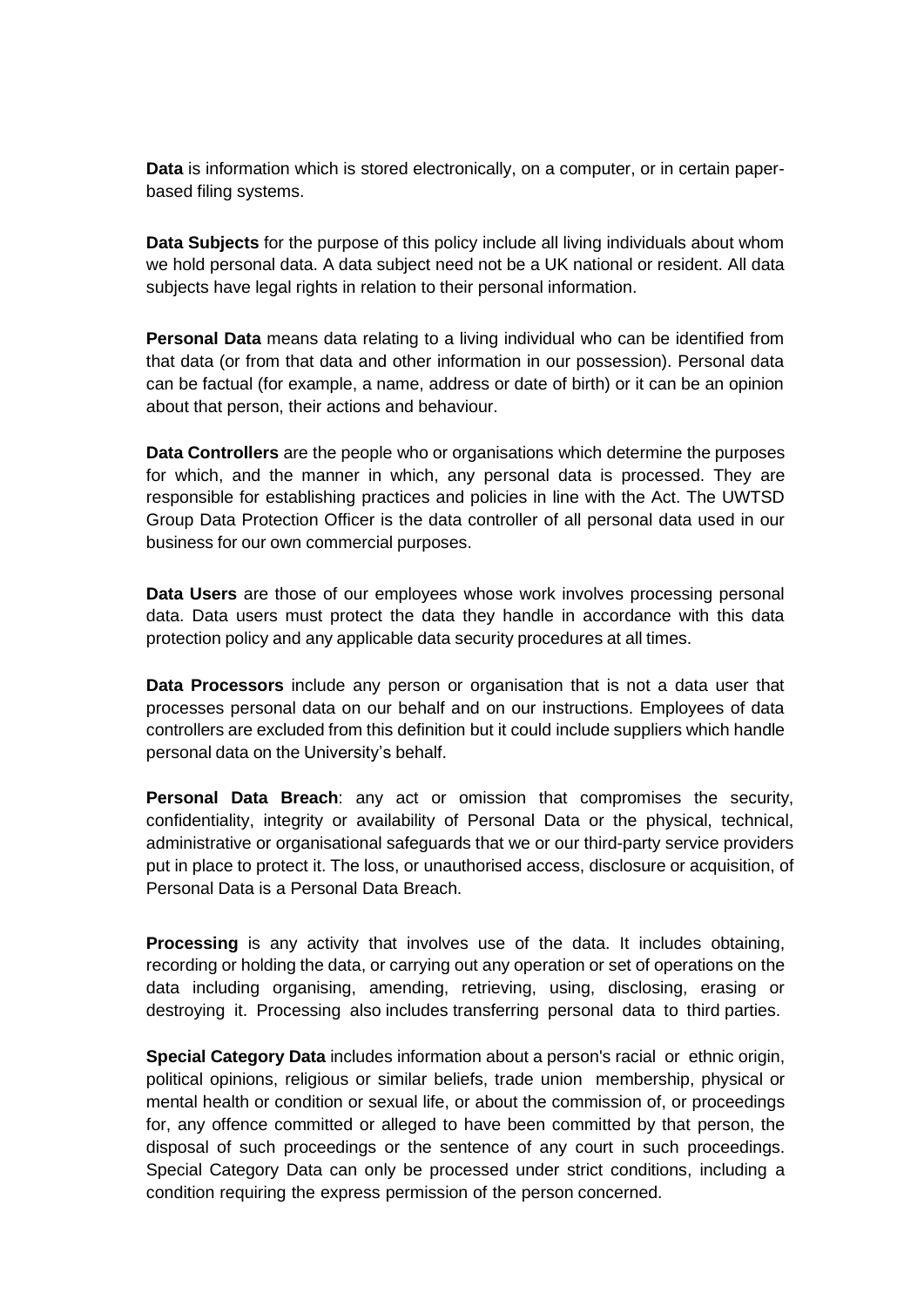# <span id="page-4-0"></span>4. Data protection principles

Anyone processing personal data must comply with the following data protection principles. These provide that personal data must be:

- 4.1 Processed fairly and lawfully, and in a transparent manner
- 4.2 Processed for limited purposes and in an appropriate way.
- 4.3 Adequate, relevant and not excessive for the purpose.
- 4.4 Accurate and that inaccurate data is rectified or deleted without delay
- 4.5 Not kept longer than necessary for the purpose.
- 4.6 Processed in line with data subjects' rights and protected from accidental loss, destruction or damage.
- 4.7 Is kept securely**.**

### <span id="page-4-1"></span>5. Fair and lawful processing

- 5.1 The Act is not intended to prevent the processing of personal data, but to ensure that it is done fairly and without adversely affecting the rights of the data subject.
- 5.2 For personal data to be processed lawfully, they must be processed on the basis of one of the legal grounds set out in the UK GDPR. These include, amongother things, the data subject's Consent to the processing, or that the processing is necessary for the performance of a contract with the data subject, for the compliance with a legal obligation to which the data controller is subject, or for the legitimate interest of the data controller or the party to whom the data is disclosed. When special category data is being processed, additional conditions must be met. When processing personal data as data controllers in the course of our business, we will ensure that those requirements are met.

### <span id="page-4-2"></span>6. Processing for limited purposes

- 6.1 In the course of our business, we may collect and process the personal data set out in a privacy notice. Privacy Notices must be concise, transparent, intelligible, easily accessible, and in clear and plain language so that a Data Subject can easily understand them. This may include data we receive directly from a data subject (for example, by completing forms or by corresponding with us by mail, phone, email or otherwise) and data we receive from other sources (including, for example, business partners, subcontractors in technical, payment and delivery services, credit reference agencies and others).
- 6.2 We will only process personal data for the specific purposes set out in the privacy notice for any other purposes specifically permitted by the Act. We will notify those purposes to the data subject when we first collect the data or as soon as possible thereafter.

# <span id="page-4-3"></span>7. Notifying data subjects

- 7.1 If we collect personal data directly from data subjects, we will inform them about:
- 7.2 The purpose or purposes for which we intend to process that personal data.
- 7.3 The types of third parties, if any, with which we will share or to which we will disclose that personal data.
- 7.4 The means, if any, with which data subjects can limit our use and disclosure of their personal data.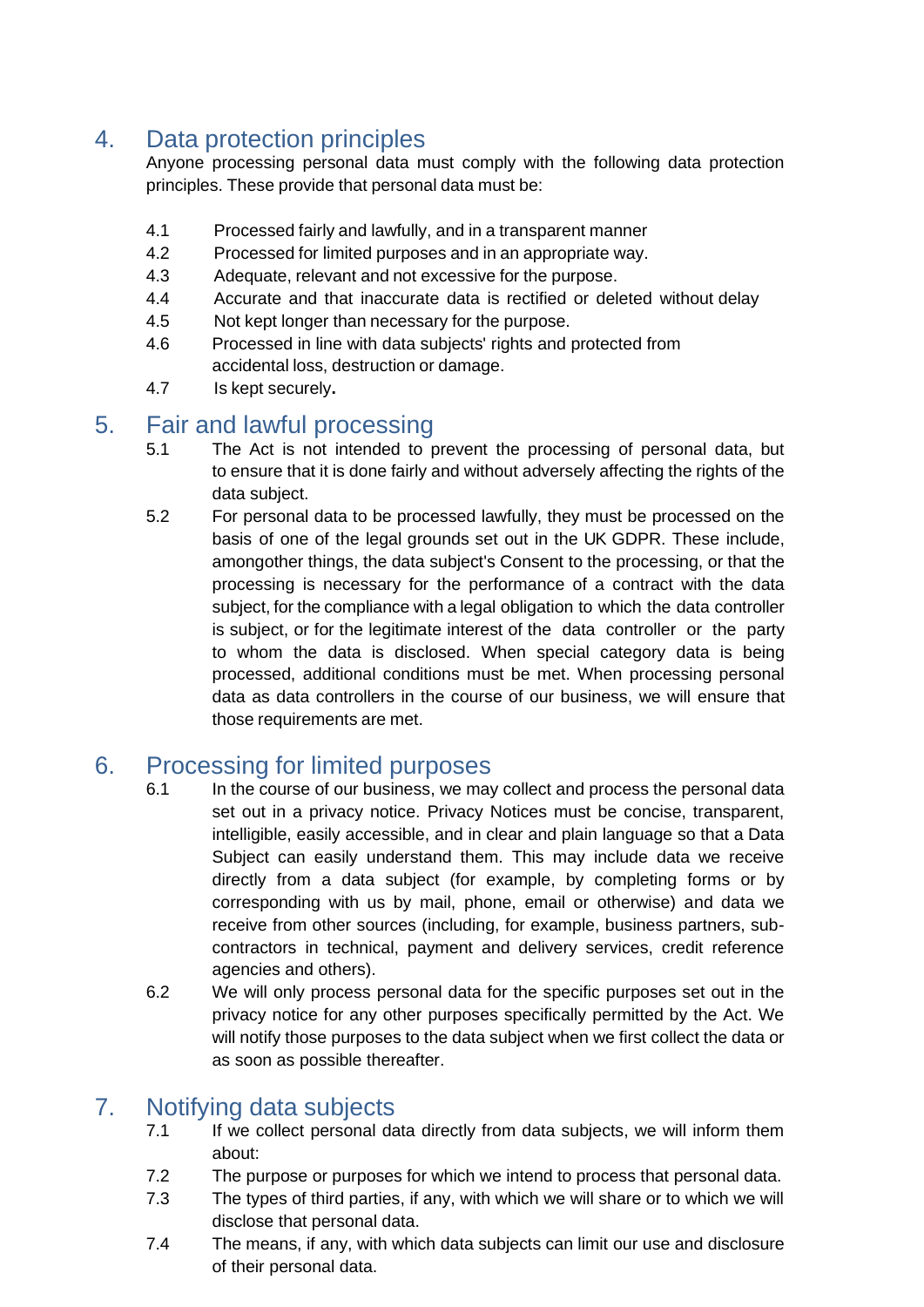- 7.5 If we receive personal data about a data subject from other sources, we will provide the data subject with this information as soon as possible thereafter.
- 7.6 We will also inform data subjects whose personal data we process that we are the data controller with regard to that data, and who the UWTSD Group Data Protection Officer is.

# <span id="page-5-0"></span>8. The rights of data subjects

- 8.1 Individuals have a number of rights in relation to their personal data. They can require the organisation to:
	- rectify inaccurate data;
	- stop processing or erase data that is no longer necessary for the purposes of processing;
	- stop processing or erase data if the individual's interests override the organisation's legitimate grounds for processing data (where the organisation relies on its legitimate interests as a reason for processing data);
	- stop processing or erase data if processing is unlawful; and
	- stop processing data for a period if data is inaccurate or if there is a dispute about whether or not the individual's interests override the organisation's legitimate grounds for processing data.

To ask the organisation to take any of these steps, the individual should send the request to [foi@uwtsd.ac.uk.](mailto:foi@uwtsd.ac.uk)

#### <span id="page-5-1"></span>9. Data security

- 9.1 We will take appropriate security measures against unlawful or unauthorised processing of personal data, and against the accidental loss of, or damage to, personal data. Where the UWTSD Group Data Protection Officer considers there is a risk to the privacy of data subjects in relation to any proposed UWTSD Group policy, process or project then the UWTSD Group will carry out a data protection impact assessment which includes, inter alia, the purpose of the activity, risks and measures to be put in place to mitigate any potential/possible risks.
- 9.2 We will put in place procedures and technologies (including use of encryption and pseudonymisation) to maintain the security of all personal data from the point of collection to the point of destruction. Personal data will only be transferred to a data processor if she/he agrees to comply with those procedures and policies, or if he puts in place adequate measures himself and which are approved by the University Group's Data Protection Officer.
- 9.3 We will maintain data security by protecting the confidentiality, integrity and availability of the personal data, defined as follows:
- 9.4 Confidentiality means that only people who are authorised to use the data can access it.
- 9.5 Integrity means that personal data should be accurate and suitable for the purpose for which it is processed.
- 9.6 Availability means that authorised users should be able to access the data if they need it for authorised purposes. Personal data should therefore be stored on the University's central computer system and the PCs of those employees authorised by senior managers ("authorised individuals") to have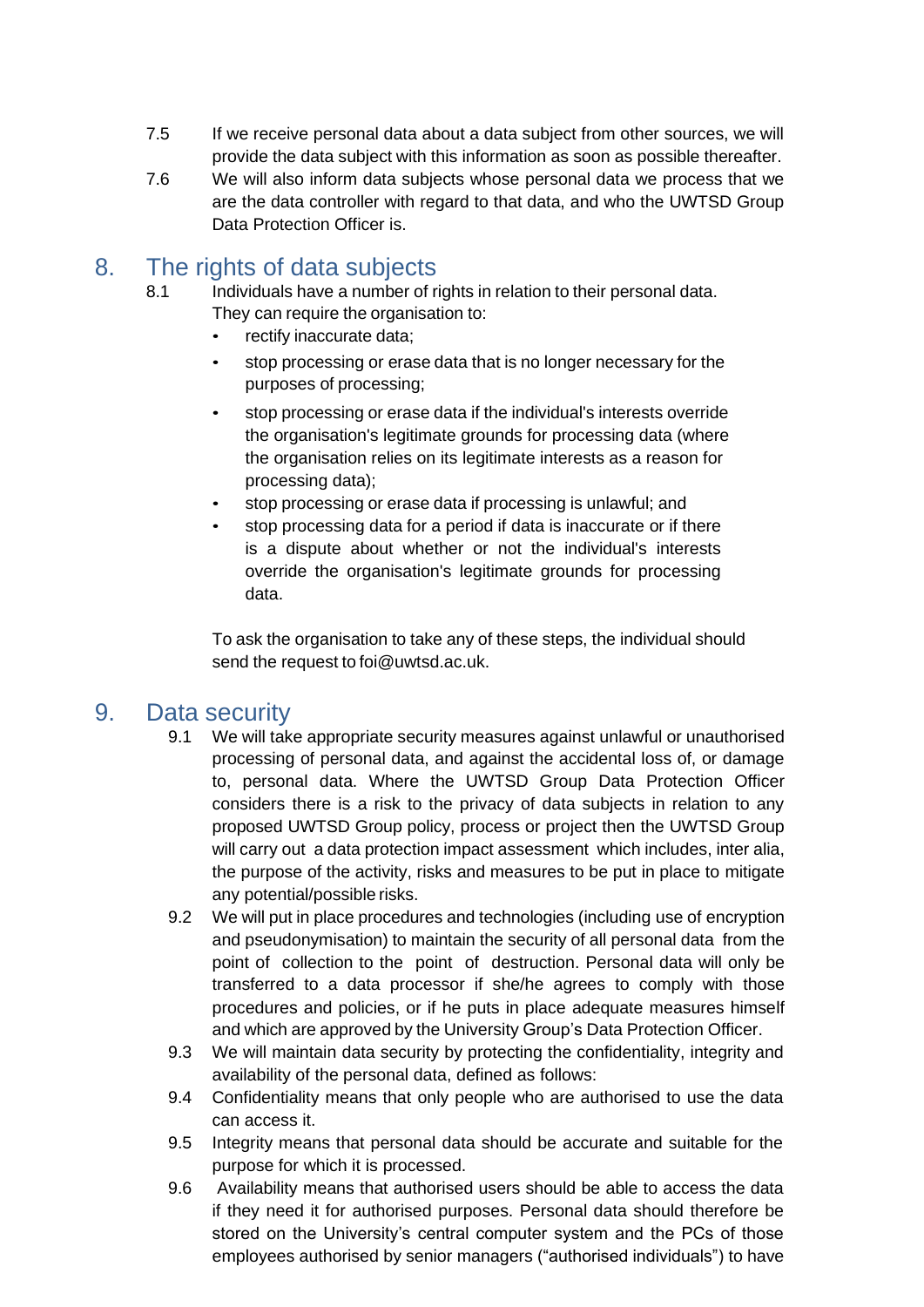access to that information. In the exceptional event that it is necessary for authorised individuals to hold special category data and personal data on PCs, laptops, tablets or any other device outside of the University. All such data shall be encrypted

- 9.7 Security procedures include:
	- 9.7.1 Entry controls. Any stranger seen in entry-controlled areas should be reported to a Line Manager.
	- 9.7.2 Secure lockable desks and cupboards. Desks and cupboards should be kept locked if they hold confidential information of any kind. (Personal information is always considered confidential.)
	- 9.7.3 Methods of disposal. Paper documents should be shredded or disposed of in accordance with the University's policy on confidential waste and the Record Management Policy. Digital storage devices should be physically destroyed when they are no longer required.
	- 9.7.4 Equipment. Data users must ensure that individual monitors donot show confidential information to passers-by and that they log off from their PC when it is left unattended.
- 9.8 The UK GDPR requires Controllers to notify any Personal Data Breach to the Information Commissioner and, in certain instances, the Data Subject.
- 9.9 We have put in place procedures to deal with any suspected Personal Data Breach and will notify Data Subjects and/or the Information Commissioner where we are legally required to do so.
- 9.10 All breaches should be reported immediately to the UWTSD Group Data Protection Officer at [foi@uwtsd.ac.uk](mailto:foi@uwtsd.ac.uk) You should preserve all evidence relating to the potential Personal Data Breach to enable the UWTSD Group Data Protection Officer to carry out his investigation and report to the Information Commissioner and Senior Management of the UWTSD Group.

### <span id="page-6-0"></span>10. Transferring personal data to a country outside the EEA

- 10.1 We may transfer any personal data we hold to a country outside the European Economic Area ("EEA"), provided that one of the following conditions applies:
	- 10.1.1 The country to which the personal data are transferred ensures an adequate level of protection for the data subjects' rights and freedoms as recognised as the UK Data Protection norm and UK GDPR
	- 10.1.2 The data subject has given his express consent to the transfer.
	- 10.1.3 The transfer is necessary for one of the legal bases set out in UK GDPR, including, inter alia, the performance of a contract between the UWTSD Group and the data subject, or to protect the vital interests of the data subject.
	- 10.1.4 The transfer is legally required on important public interest grounds or for the establishment, exercise or defence of legal claims.
	- 10.1.5 The transfer is authorised by the relevant data protection authority where we have adduced adequate safeguards with respect to the protection of the data subjects' privacy, their fundamental rights and freedoms, and the exercise of their rights.
- 10.2 Subject to the requirements in clause 10 above, personal data we hold may also be processed by staff operating outside the EEA who work for us or for one of our suppliers. That staff maybe engaged in, among other things, the fulfilment of contracts with the data subject, the processing of payment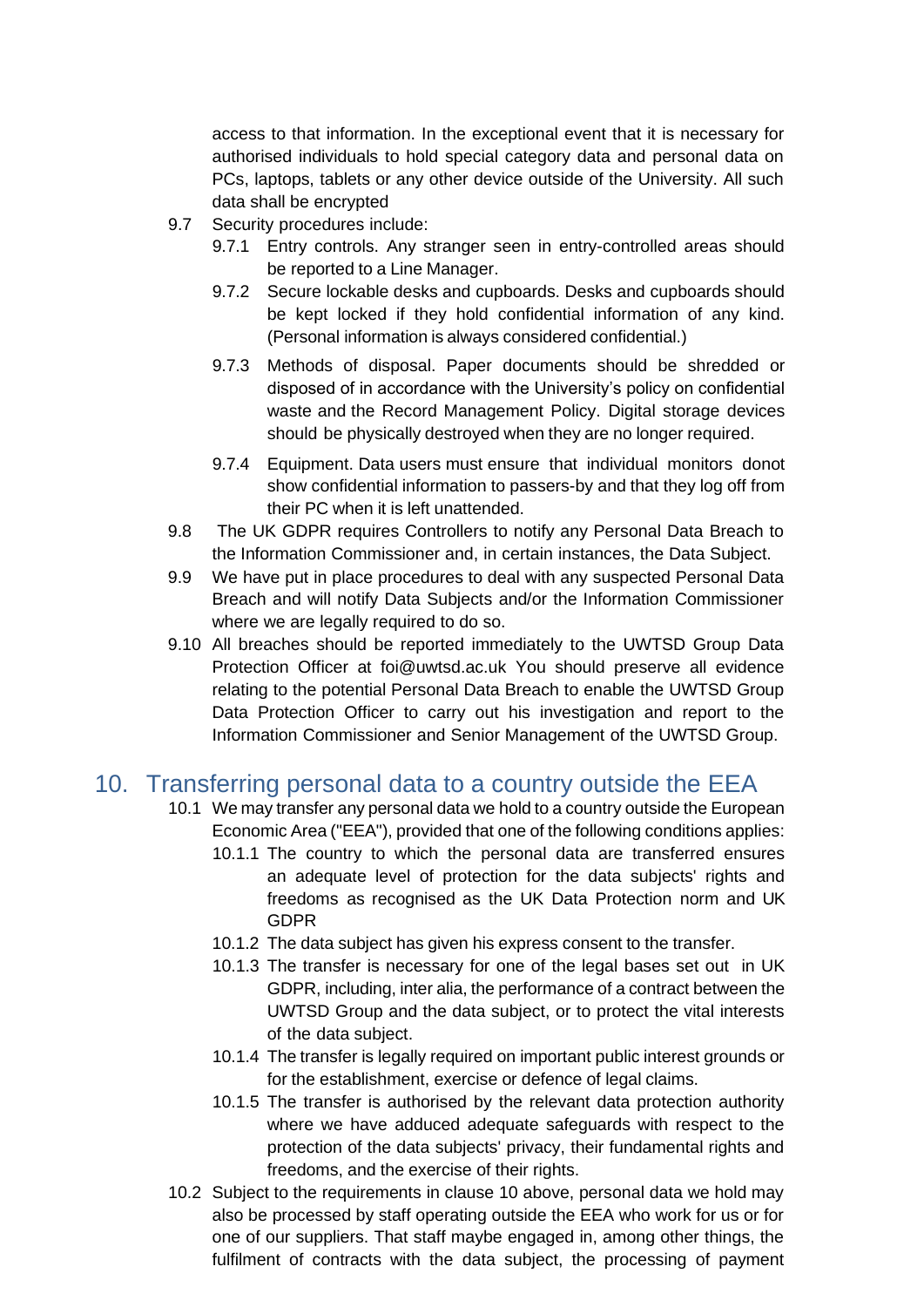details and the provision of support services.

### <span id="page-7-0"></span>11. Disclosure and sharing of personal information

- 11.1 We may share personal data we hold with any member of the UWTSD Group.
- 11.2 We may also disclose personal data we hold to third parties:
- 11.3 In the event that we sell or buy any business or assets, in which case we may disclose personal data we hold to the prospective seller or buyer of such business or assets.
- 11.4 If all or substantially all of our assets are acquired by a third party, in which case personal data we hold will be one of the transferred assets.
- 11.5 We may also disclose personal data or special category data if we are under a legal duty to disclose or share a data subject's personal data in order to comply with any legal obligation, or in order to enforce or apply any contract with the data subject or other agreements; or to protect our rights, property, or safety of our employees, customers, or others. This includes exchanging information with other companies and organisations for the purposes of fraud protection and credit risk reduction.
- 11.6 We may also share personal data we hold with selected third parties but subject to the safeguards in this policy and in the UK GDPR.

#### <span id="page-7-1"></span>12. Dealing with subject access requests

- 12.1 Data subjects may make a formal request for information we hold about them (a subject access request). This must be made in writing. Employees who receive a written request should forward it to the UWTSD Group Data Protection Officer at [foi@uwtsd.ac.uk](mailto:foi@uwtsd.ac.uk) immediately.
- 12.2 When receiving telephone enquiries, we will only disclose personal data we hold on our systems if the following conditions are met:
	- 12.2.1 We will check the caller's identity to make sure that information is only given to a person who is entitled to it.
	- 12.2.2 We will suggest that the caller put their request in writing if we are not sure about the caller's identity and where their identity cannot be checked.
- 12.3 In the event of any doubt or difficult, non-routine enquiries, matters must be referred to the UWTSD Group Data Protection Officer.

# <span id="page-7-2"></span>13. Direct marketing

We are subject to certain rules and privacy laws when marketing to our students, alumni and customers. A Data Subject's prior consent is required for electronic direct marketing (for example, by email, text or automated calls). The limited exception for existing customers known as a "soft opt-in" allows us to send marketing texts or emails to you if we have obtained contact details in the course of our relationship with you ; that we are marketing similar products or services to you; and we have given you an opportunity to opt out of marketing emails from us when we initially collected your details and in every subsequent message we have sent to you.

# <span id="page-7-3"></span>14. Changes to this policy.

The UWTSD Group reserves the right to change this policy at any time with the approval of the relevant Committee. Where appropriate, we will notify data subjects of those changes by mail or email.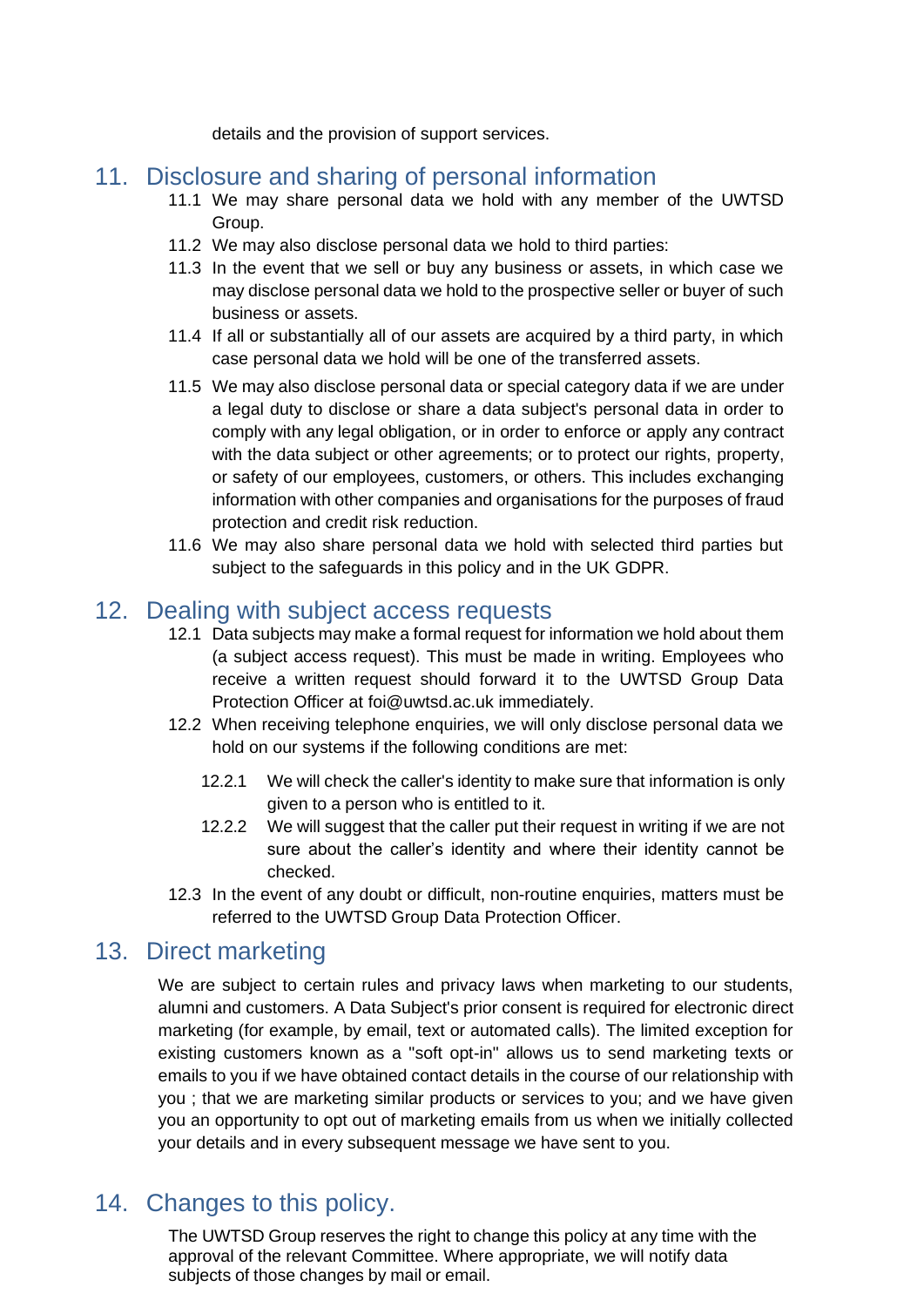#### **Document Version Control**

|     | Version No:   Reason for change:      | Author:   Date of change: |
|-----|---------------------------------------|---------------------------|
|     |                                       |                           |
| 1.1 | <b>Policy Review Update</b>           | 02.04.20                  |
| 1.2 | <b>Policy Review Update</b>           | 08.10.21                  |
|     | Considered at OLT and APT - 02.11.21. |                           |
|     |                                       |                           |

(This should include the journey of the policy through the Committee structure).

#### **Policy author(s): Paul Osborne Job Title…UWTSD Group DPO**

**Current status of Policy**: approved **Is the Policy applicable to:** Both FE and HE

**Date effective from**: 24 / 05 / 2018

**Policy review date**: 1 / 12 / 2018

**Policy reviewed and updated**: 8 th October 2021

**Next review due**: 23rd October 2023

**For publication:** on FE and HE Websites / FE and HE Intranets.

#### *Approval*

*The policy will be formally considered and approved in accordance with Committee Terms of Reference outlined in the Academic Quality Handbook.*

*If the policy affects staff, advice should be sought from HR at the outset to ascertain if consultation is required at JCC. HR will also provide advice on the most appropriate stage to consult with JCC and on whether approval by Council is required*

*ALL policies submitted for approval must be accompanied by a completed:*

- *Equality Impact [Assessment.](https://uowtsd.sharepoint.com/corporate-services/Shared%20Documents/Policies%20%26%20Strategies/Guidance%20and%20Templates/1.3.%20UWTSD%20Equality%20Impact%20Assessment%20-%20Oct%202017.dotx)*
- *Institutional Impact Assessment*